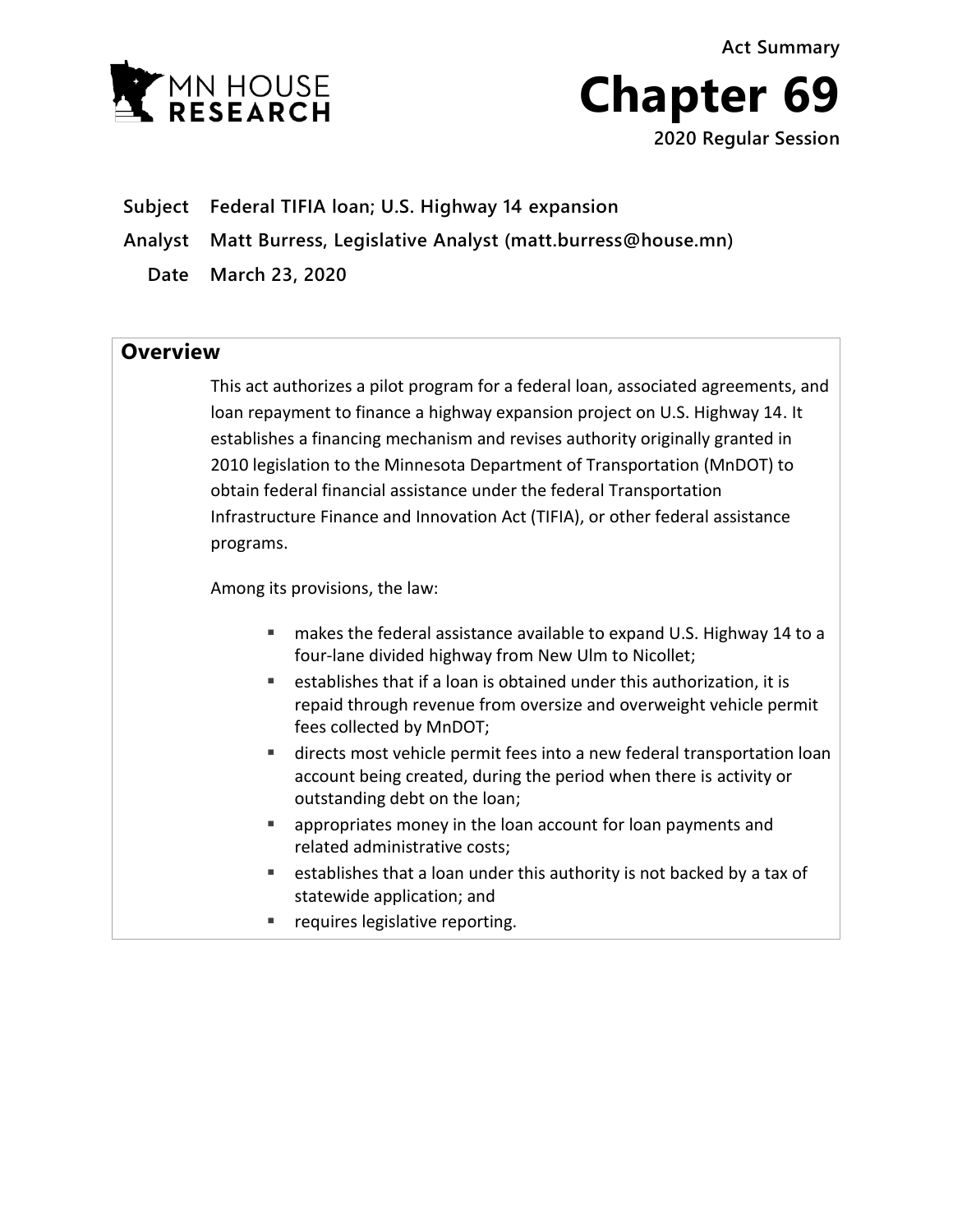# **Summary**

### **Section Description**

#### $\mathbf{1}$ **Fees; proceeds deposited; appropriation.**

Makes a conforming change, to cross reference a new section that governs deposit of most oversize and overweight motor vehicle permit fee revenue.

#### $\overline{2}$ **[174.525] Transportation loan pilot program.**

Creates the pilot program, including to authorize federal assistance, provide for deposit of permit fees into a new account being established, appropriate funds for loan repayment, authorize related agreements, and require reporting.

**Subd. 1. Pilot program authorized.** Authorizes MnDOT to create the pilot program, seek federal financial assistance under TIFIA or similar programs, and enter into agreements to repay the assistance. Makes the federal assistance available for a project to expand U.S. Highway 14 to become a four-lane divided highway from New Ulm to Nicollet.

**Subd. 2. Security for federal loan agreement.** Directs loan payments to come from a new account being created. Establishes that the loan is not public debt backed by the full faith and credit of the state.

**Subd. 3. Deposit of revenue.** Directs deposit of revenue from special permits issued by MnDOT that allow oversize and overweight vehicles to be operated on trunk highways. During times when a federal loan is being applied for or is outstanding, the revenue must go into a new federal transportation loan account. At any other time, the revenue goes into the trunk highway fund (which is where it has been deposited prior to the changes in this act).

**Subd. 4. Federal transportation loan account.** Establishes a new federal transportation loan account in the special revenue fund, for conditional deposit of motor vehicle permit fee revenue. Makes a statutory appropriation to Minnesota Management and Budget (MMB) for federal loan repayment and related administrative costs. Directs annual transfer of any excess funds to the trunk highway fund.

**Subd. 5. Covenants and agreements.** Authorizes MnDOT and MMB to enter into agreements regarding the federal loan. Establishes that the loan is subject to the same provisions that govern state bonds and certificate of indebtedness.

**Subd. 6. Applicability.** Prevents deposit of funds into the loan account that are determined to be a tax.